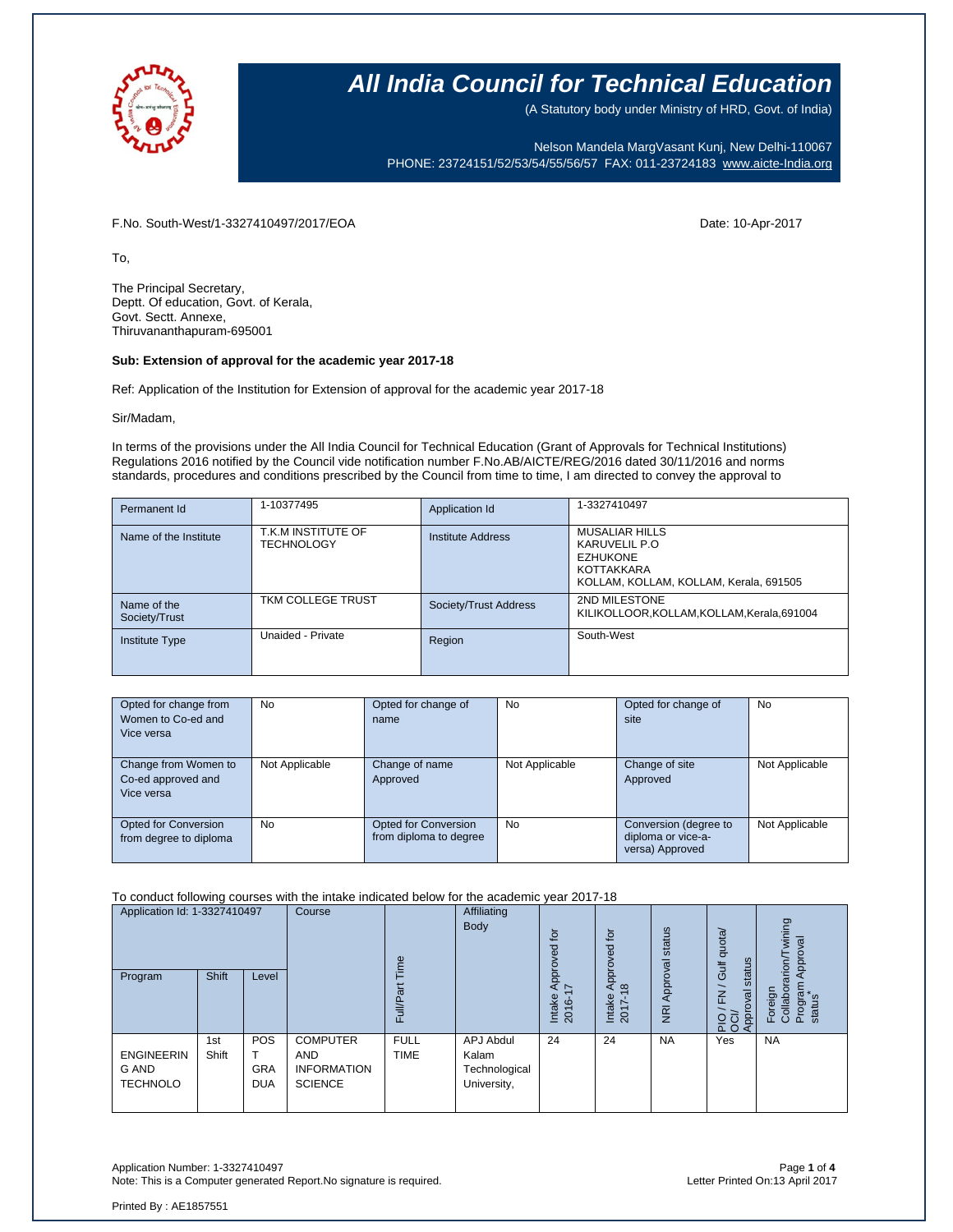

(A Statutory body under Ministry of HRD, Govt. of India)

Nelson Mandela MargVasant Kunj, New Delhi-110067 PHONE: 23724151/52/53/54/55/56/57 FAX: 011-23724183 [www.aicte-India.org](http://www.aicte-india.org/)

| GY                                                         |              | TE                                                               |                                                                             |                            | Kerala                                                              |                 |    |           |     |           |
|------------------------------------------------------------|--------------|------------------------------------------------------------------|-----------------------------------------------------------------------------|----------------------------|---------------------------------------------------------------------|-----------------|----|-----------|-----|-----------|
|                                                            |              |                                                                  |                                                                             |                            |                                                                     |                 |    |           |     |           |
| <b>ENGINEERIN</b><br><b>G AND</b><br><b>TECHNOLO</b><br>GY | 1st<br>Shift | POS<br>T.<br><b>GRA</b><br><b>DUA</b><br><b>TE</b>               | <b>VLSI AND</b><br><b>EMBEDDED</b><br><b>SYSTEMS</b>                        | <b>FULL</b><br><b>TIME</b> | <b>APJ Abdul</b><br>Kalam<br>Technological<br>University,<br>Kerala | $\overline{24}$ | 24 | <b>NA</b> | Yes | <b>NA</b> |
| <b>ENGINEERIN</b><br><b>G AND</b><br><b>TECHNOLO</b><br>GY | 1st<br>Shift | <b>UND</b><br>ER<br>GRA<br><b>DUA</b><br><b>TE</b>               | <b>BIOMEDICAL</b><br><b>ENGINEERING</b>                                     | <b>FULL</b><br><b>TIME</b> | APJ Abdul<br>Kalam<br>Technological<br>University,<br>Kerala        | 60              | 60 | Yes       | Yes | <b>NA</b> |
| <b>ENGINEERIN</b><br><b>G AND</b><br><b>TECHNOLO</b><br>GY | 1st<br>Shift | <b>UND</b><br>ER<br>GRA<br><b>DUA</b><br><b>TE</b>               | <b>CIVIL</b><br><b>ENGINEERING</b>                                          | <b>FULL</b><br><b>TIME</b> | <b>APJ Abdul</b><br>Kalam<br>Technological<br>University,<br>Kerala | 60              | 60 | Yes       | Yes | <b>NA</b> |
| <b>ENGINEERIN</b><br><b>G AND</b><br><b>TECHNOLO</b><br>GY | 1st<br>Shift | <b>UND</b><br><b>ER</b><br><b>GRA</b><br><b>DUA</b><br><b>TE</b> | <b>COMPUTER</b><br><b>SCIENCE AND</b><br><b>ENGINEERING</b>                 | <b>FULL</b><br><b>TIME</b> | <b>APJ Abdul</b><br>Kalam<br>Technological<br>University,<br>Kerala | 60              | 60 | Yes       | Yes | <b>NA</b> |
| <b>ENGINEERIN</b><br>G AND<br><b>TECHNOLO</b><br>GY        | 1st<br>Shift | <b>UND</b><br>ER<br>GRA<br><b>DUA</b><br><b>TE</b>               | <b>ELECTRICAL</b><br><b>AND</b><br><b>ELECTRONICS</b><br><b>ENGINEERING</b> | <b>FULL</b><br><b>TIME</b> | <b>APJ Abdul</b><br>Kalam<br>Technological<br>University,<br>Kerala | 60              | 60 | Yes       | Yes | <b>NA</b> |
| <b>ENGINEERIN</b><br>G AND<br><b>TECHNOLO</b><br>GY        | 1st<br>Shift | <b>UND</b><br>ER<br><b>GRA</b><br><b>DUA</b><br>TE               | <b>FOOD</b><br><b>TECHNOLOGY</b>                                            | <b>FULL</b><br><b>TIME</b> | <b>APJ Abdul</b><br>Kalam<br>Technological<br>University,<br>Kerala | 60              | 60 | Yes       | Yes | <b>NA</b> |
| <b>ENGINEERIN</b><br><b>G AND</b><br><b>TECHNOLO</b><br>GY | 1st<br>Shift | <b>UND</b><br><b>ER</b><br><b>GRA</b><br><b>DUA</b><br><b>TE</b> | <b>MECHANICAL</b><br><b>ENGINEERING</b>                                     | <b>FULL</b><br><b>TIME</b> | <b>APJ Abdul</b><br>Kalam<br>Technological<br>University,<br>Kerala | 60              | 60 | Yes       | Yes | <b>NA</b> |

The above mentioned approval is subject to the condition that

T.K.M INSTITUTE OF TECHNOLOGY

shall follow and adhere to the Regulations, guidelines and directions issued by AICTE from time to time and the undertaking / affidavit given by the institution along with the application submitted by the institution on portal.

Course(s) Applied for Closure by the Institute for the AY 2017-18:

| Application Id: 1-3327410497 |              | Name of the<br>Course | <b>Full/Part Time</b> | <b>Affiliating Body</b> | Course Closure Status |  |
|------------------------------|--------------|-----------------------|-----------------------|-------------------------|-----------------------|--|
| Program                      | <b>Shift</b> | Level                 |                       |                         |                       |  |

Application Number: 1-3327410497 Page **2** of **4** Note: This is a Computer generated Report. No signature is required.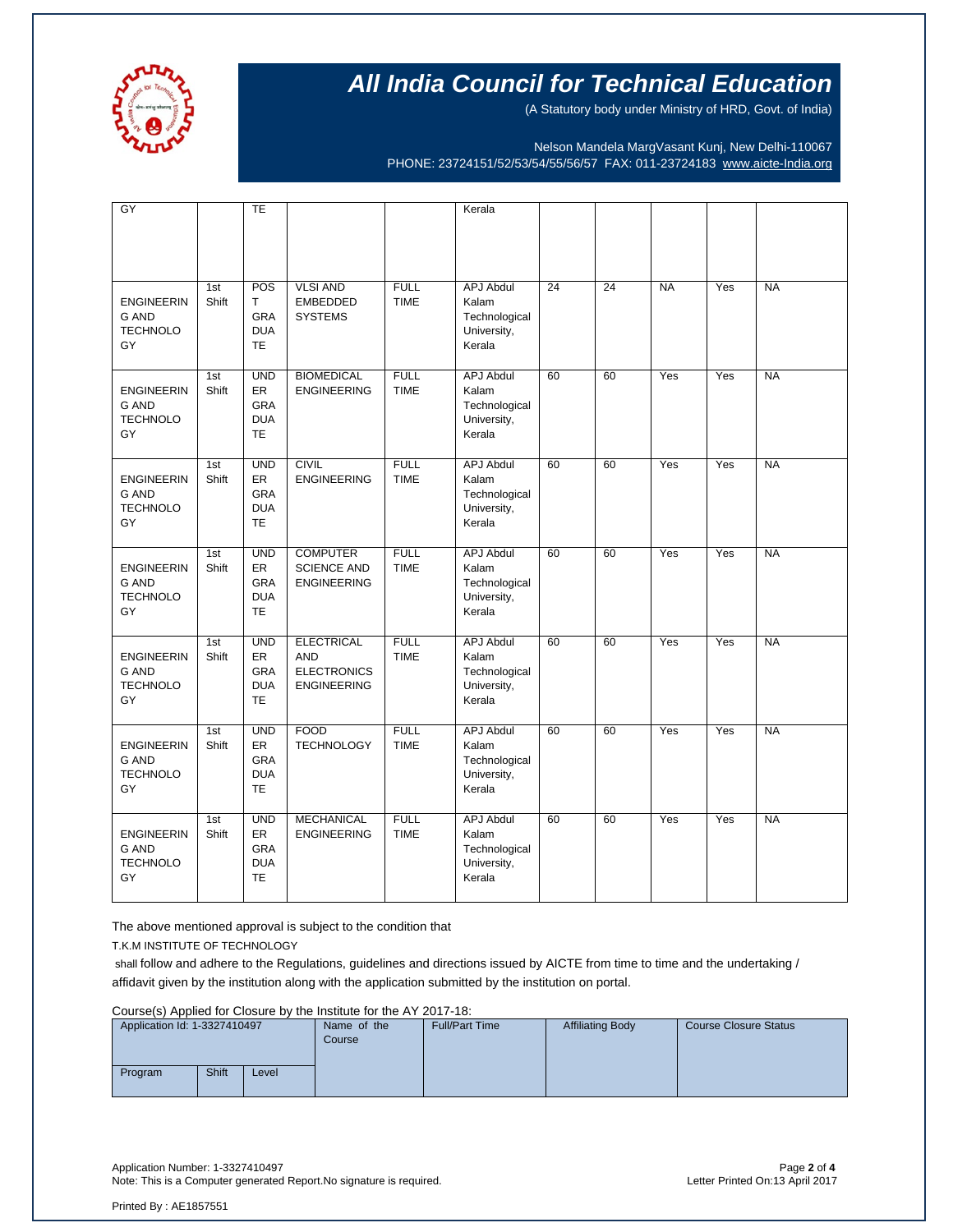

(A Statutory body under Ministry of HRD, Govt. of India)

Nelson Mandela MargVasant Kunj, New Delhi-110067 PHONE: 23724151/52/53/54/55/56/57 FAX: 011-23724183 [www.aicte-India.org](http://www.aicte-india.org/)

| <b>ENGINEE</b><br><b>RING AND</b><br><b>TECHNOL</b><br><b>OGY</b> | 1st<br>Shift | POST<br><b>GRADUAT</b><br>E         | OPTO-<br><b>ELECTRONICS</b><br><b>ENGINEERING</b><br>: (Last Approved<br>Intake 24)                                          | <b>FULL TIME</b> | <b>APJ Abdul</b><br>Kalam<br>Technological<br>University,<br>Kerala | Approved |
|-------------------------------------------------------------------|--------------|-------------------------------------|------------------------------------------------------------------------------------------------------------------------------|------------------|---------------------------------------------------------------------|----------|
| <b>ENGINEE</b><br><b>RING AND</b><br><b>TECHNOL</b><br><b>OGY</b> | 1st<br>Shift | POST<br><b>GRADUAT</b><br>E         | <b>SIGNAL</b><br>PROCESSING:<br>(Last Approved<br>Intake 24)                                                                 | <b>FULL TIME</b> | <b>APJ Abdul</b><br>Kalam<br>Technological<br>University,<br>Kerala | Approved |
| <b>ENGINEE</b><br><b>RING AND</b><br><b>TECHNOL</b><br><b>OGY</b> | 1st<br>Shift | <b>POST</b><br><b>GRADUAT</b><br>E  | <b>SOFTWARE</b><br><b>ENGINEERING</b><br>: (Last Approved<br>Intake 18)                                                      | <b>FULL TIME</b> | APJ Abdul<br>Kalam<br>Technological<br>University,<br>Kerala        | Approved |
| <b>ENGINEE</b><br><b>RING AND</b><br><b>TECHNOL</b><br><b>OGY</b> | 1st<br>Shift | <b>UNDER</b><br><b>GRADUAT</b><br>Е | <b>ELECTRONICS</b><br><b>AND</b><br><b>COMMUNICATI</b><br><b>ONS</b><br><b>ENGINEERING</b><br>: (Last Approved<br>Intake 60) | <b>FULL TIME</b> | APJ Abdul<br>Kalam<br>Technological<br>University,<br>Kerala        | Approved |

In case of any differences in content in this Computer generated Extension of Approval Letter, the content/information as approved by the Executive Council / General Council as available on the record of AICTE shall be final and binding.

Strict compliance of Anti-Ragging Regulation:- Approval is subject to strict compliance of provisions made in AICTE Regulation notified vide F. No. 37-3/Legal/AICTE/2009 dated July 1, 2009 for Prevention and Prohibition of Ragging in Technical Institutions. In case Institution fails to take adequate steps to Prevent Ragging or fails to act in accordance with AICTE Regulation or fails to punish perpetrators or incidents of Ragging, it will be liable to take any action as defined under clause 9(4) of the said Regulation.

#### **Note: Validity of the course details may be verified at www.aicte-india.org**

 **Prof. A.P Mittal Member Secretary, AICTE**

Copy to:

- **1. The Regional Officer,** All India Council for Technical Education Health Centre Building Bangalore University Campus Bangalore - 560 009, Karnataka
- **2. The Director Of Technical Education\*\*,** Kerala
- **3. The Registrar\*\*,** APJ Abdul Kalam Technological University, Kerala
- **4. The Principal / Director,** T.K.M INSTITUTE OF TECHNOLOGY